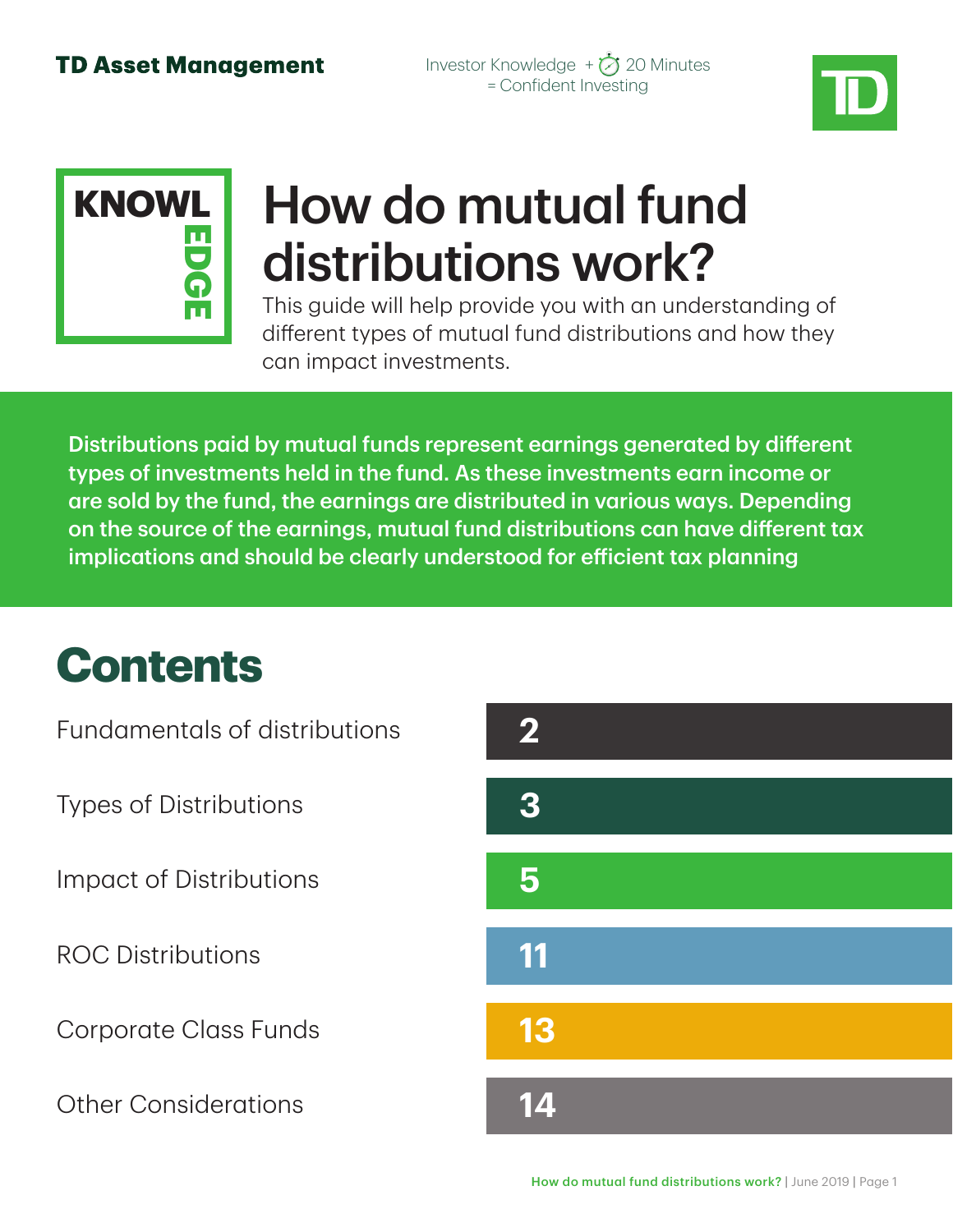# **Distribution Fundamentals**

#### **Q: What is a distribution?**

A mutual fund distribution represents the earnings of a fund being passed on to the individual investor or unitholder of the fund.

#### **Q: How often are distributions made?**

The frequency varies by the specific fund – distributions can be paid monthly, quarterly, or annually.

#### **Q: Why do mutual funds make distributions?**

Earnings retained by a mutual fund are generally subject to tax at the highest marginal rate. Distributions received by individual investors are taxed at their own marginal tax rates, which may be lower than the rate applicable to the fund.

#### **Q: How are distributions calculated?**

Distributions are allocated to unitholders in proportion to the number of units they hold on a specific date, known as the "record date".

**Example:** If you held 100 mutual fund units on the record date, and the distribution was \$0.50 per unit, you would receive a taxable distribution of \$50.

#### **Q: Are distributions made for a set amount?**

While some mutual funds have a target or fixed distribution, the sustainability of the fixed distribution is based on market performance. As a result, a fund may change the distribution amount without notice.

#### **Note**

The different types of distributions that are discussed in this guide include interest income, Canadian dividend income, capital gains, return of capital and foreign income.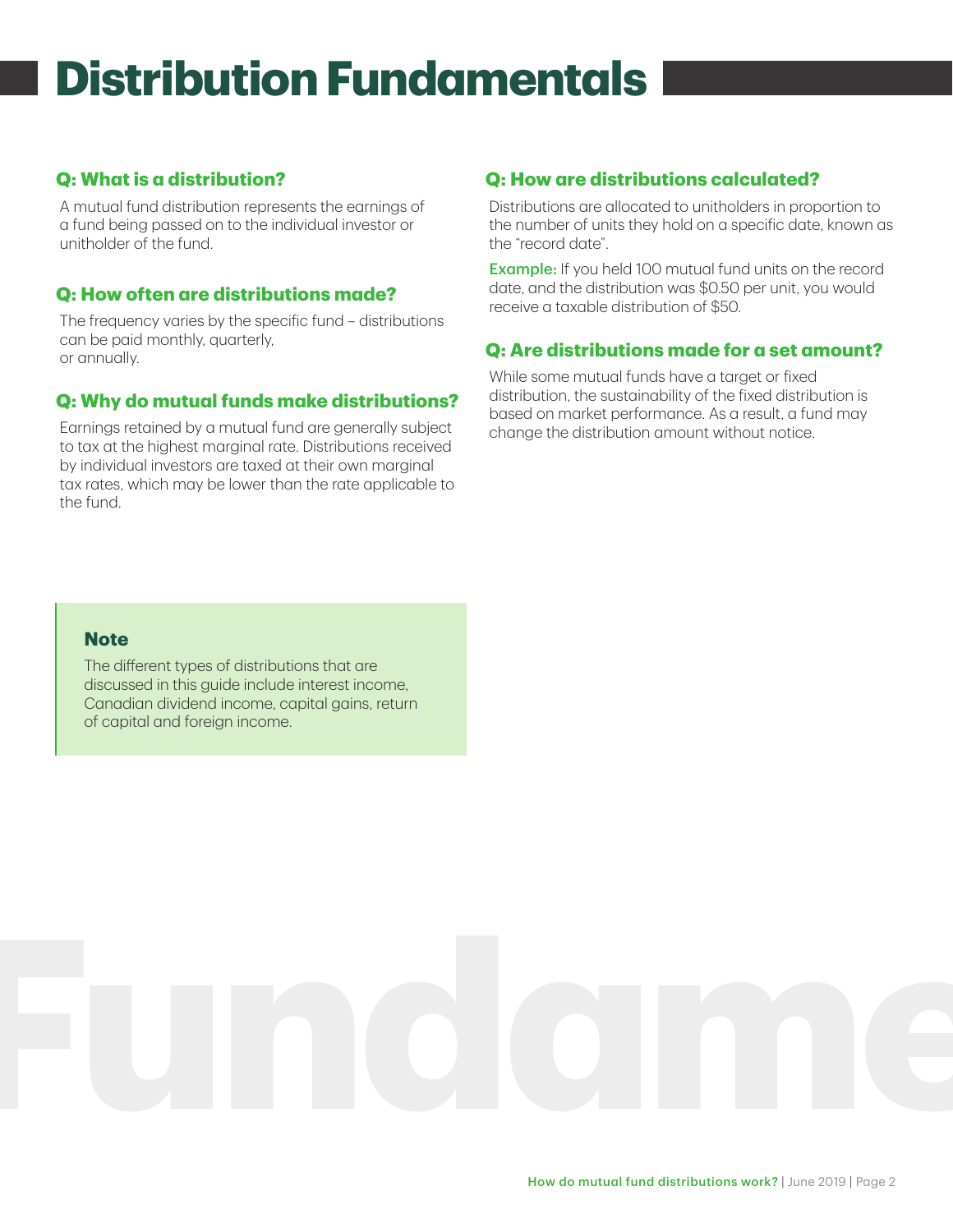# **Types of Distributions**

### **What are the different types of distributions?**

| <b>Type of distribution</b>    | <b>Definition</b>                                                                                                                                                                                                              | <b>Taxation</b>                                                                                                                                                                                                                                                           | <b>Mutual fund type</b>                                                                                                                                                                                                             |
|--------------------------------|--------------------------------------------------------------------------------------------------------------------------------------------------------------------------------------------------------------------------------|---------------------------------------------------------------------------------------------------------------------------------------------------------------------------------------------------------------------------------------------------------------------------|-------------------------------------------------------------------------------------------------------------------------------------------------------------------------------------------------------------------------------------|
| Interest income                | Occurs when the fund<br>earns income on debt<br>securities (e.g. treasury<br>bills and bonds).                                                                                                                                 | Fully taxable at the<br>$\bullet$<br>same marginal tax rate<br>as ordinary income<br>Reported on your T3<br>$\bullet$<br>tax slip (Relevé 16<br>in Quebec)                                                                                                                | Fixed Income<br><b>Balanced Funds</b><br>Fund of Funds<br>$\bullet$<br><b>TD Cash Flow Series</b><br>$\bullet$<br>TD Monthly Fixed<br>Pay Solutions                                                                                 |
| Canadian dividend<br>income    | Received when a fund<br>invests in shares of<br>public companies that<br>pay dividends.                                                                                                                                        | Generally eligible for<br>$\bullet$<br>federal and provincial<br>tax credits<br>Tax rates vary by<br>$\bullet$<br>province<br>Reported on your T3<br>$\bullet$<br>tax slip (Relevé 16<br>in Quebec)                                                                       | Canadian equities<br>$\bullet$<br><b>Balanced Funds</b><br>Fund of Funds<br><b>TD Cash Flow Series</b><br><b>TD Monthly Fixed</b><br>Pay Solutions                                                                                  |
| <b>Capital Gains</b>           | Generated when the<br>trading activity within<br>a fund results in an<br>overall gain.                                                                                                                                         | Only 50% of the capital<br>$\bullet$<br>gain is taxable to<br>unitholders<br>Reported on your T3<br>$\bullet$<br>tax slip (Relevé 16<br>in Quebec)                                                                                                                        | Canadian equities<br>$\bullet$<br>U.S. Equities<br><b>Emerging Markets</b><br>Equities<br><b>Balanced Funds</b><br>$\bullet$<br>Fund of Funds<br>$\bullet$<br>TD Cash Flow Series<br>TD Monthly Fixed<br>$\bullet$<br>Pay Solutions |
| Foreign non-business<br>income | Occurs when the fund<br>receives dividends,<br>interest or other types of<br>distributions from foreign<br>investments.                                                                                                        | Fully taxable at the<br>$\bullet$<br>same marginal tax rate<br>as ordinary income<br>Reported on your T3<br>$\bullet$<br>tax slip (Relevé 16<br>in Quebec)                                                                                                                | <b>U.S. Equities</b><br>٠<br><b>Emerging Markets</b><br>$\bullet$<br>Equities<br><b>Balanced Funds</b><br>$\bullet$<br>Fund of Funds<br>$\bullet$<br><b>TD Cash Flow Series</b><br>TD Monthly Fixed Pay<br>Solutions                |
| Return of Capital (ROC)        | Generated when an<br>investor's original<br>investment amount, or<br>capital, being returned to<br>them by a mutual fund.<br>Typically occurs when<br>the fund's objective is to<br>generate regular monthly<br>distributions. | Not taxable since it's a<br>return of investor's own<br>invested capital (which<br>has already been subject<br>to taxation). Reduces the<br>ACB of the fund which<br>typically results in bigger<br>capital gain (or smaller<br>capital loss) when the<br>units are sold. | <b>TD Cash Flow Series</b><br>TD Monthly Fixed<br>Pay Solutions                                                                                                                                                                     |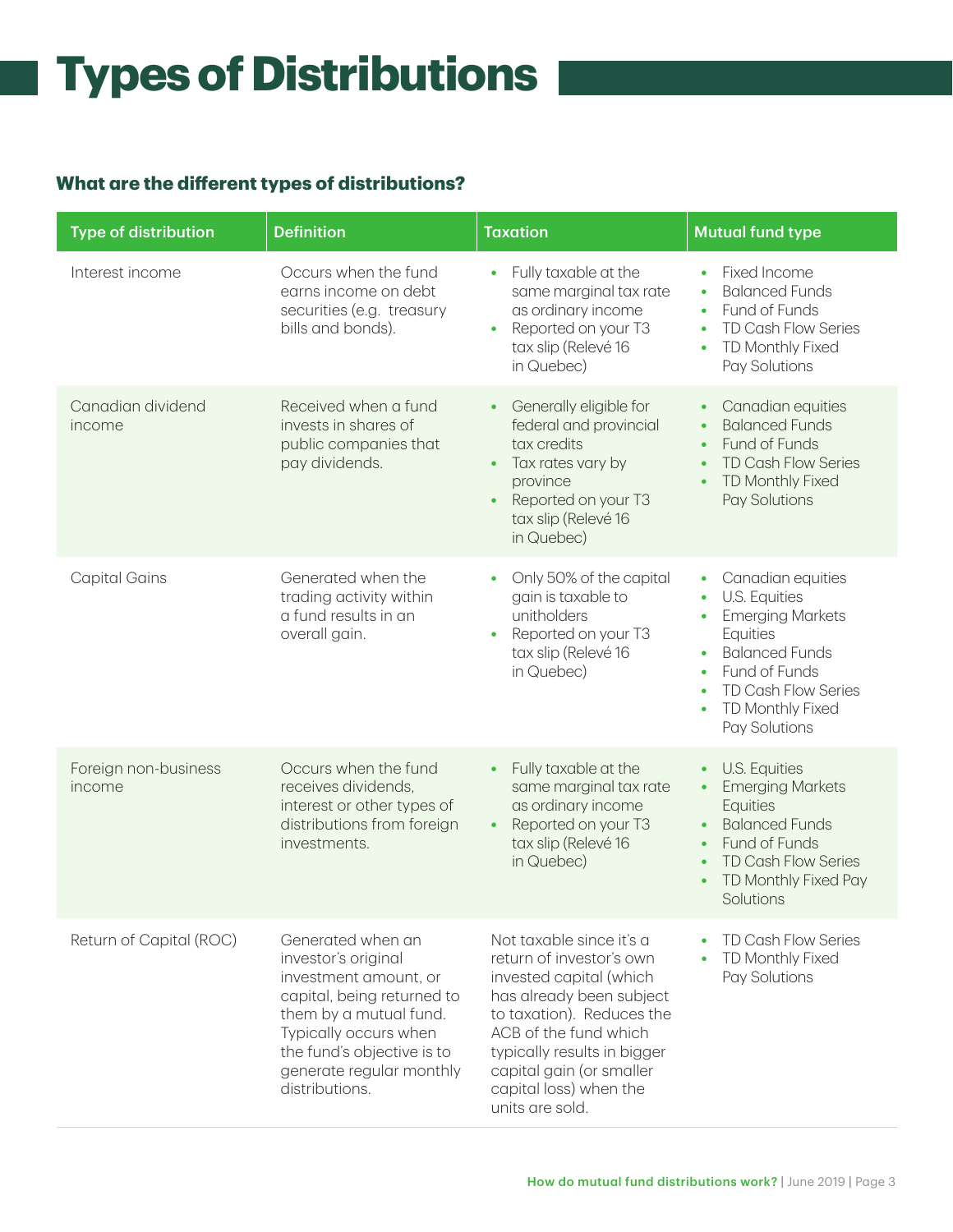## **Types of Distributions**

#### **How Different Distributions are Taxed:**

The example below shows the after tax value of \$100 for the different types of mutual fund distributions:



\*Example shown for illustrative purposes only. Tax rate assumptions (Ontario): 49.53% marginal income tax rate; 33.82% dividend income marginal tax rate; 24.77% capital gains marginal tax rate. Percentages have been rounded. As long as the adjusted cost base of the investment is greater than zero. Capital gains taxes may be payable when the units of a fund are sold or to some extent when their adjusted cost base goes below zero. Return of capital (ROC) distributions do not constitute part of a fund's rate of return or yield. ROC reduces the adjusted cost base of the units to which it relates. ROC is not considered taxable income as long as the adjusted cost base of the investment is greater than zero. Capital gains taxes that may be deferred when ROC distributions are received, will be payable when the units of the fund are sold or when their adjusted cost base goes below zero.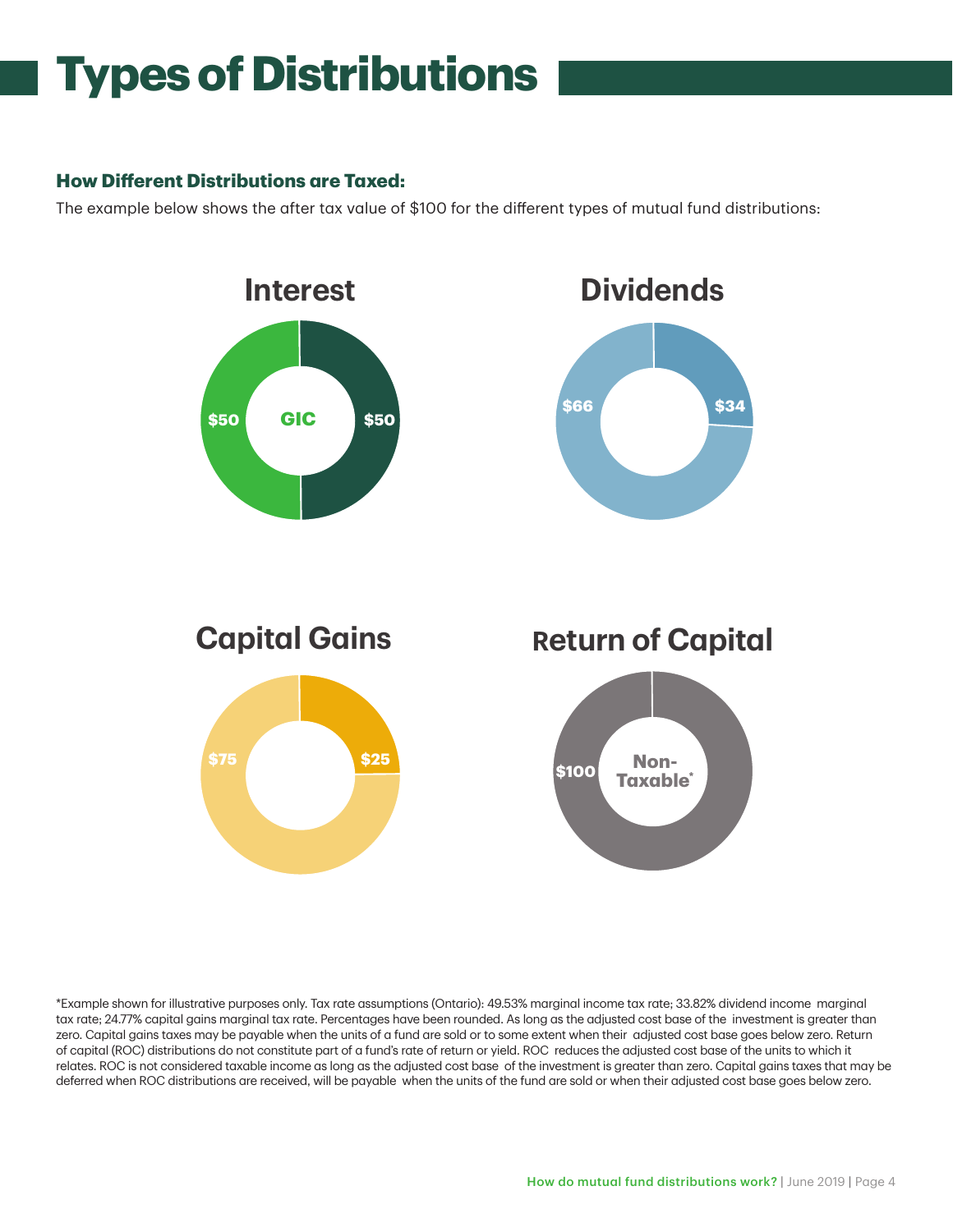#### **How do distributions impact mutual funds?**

Distributions can affect your mutual fund in different ways. They can impact the Net Asset Value (NAV) or price of your funds and, if re-invested, your ACB and book value.

#### **Net Asset Value (NAV) represents the price of**

**a mutual fund.** The NAV per share represents the mutual fund's assets less its liabilities and will change due to fluctuations of the market value of your mutual fund's investments. A fund's NAV is calculated daily using the price of the securities in the mutual fund at the market close.

How do distributions affect the price of a fund? During the year, as interest, dividend income and capital gains are accumulated in the fund, the NAV will increase. If a distribution is made, the NAV per unit drops as the fund holds fewer assets after the distribution.

#### **Note**

Taxable income in an Registered Plan, such as a Retirement Savings Plan (RRSP) or a Tax Free Savings Account (TFSA) is treated differently.

An RRSP defers the tax payable on investment income for as long as the funds remain registered. Investment income in a TFSA is tax free.

Reinvested distributions do not count as contributions and therefore do not affect the contribution room for either account type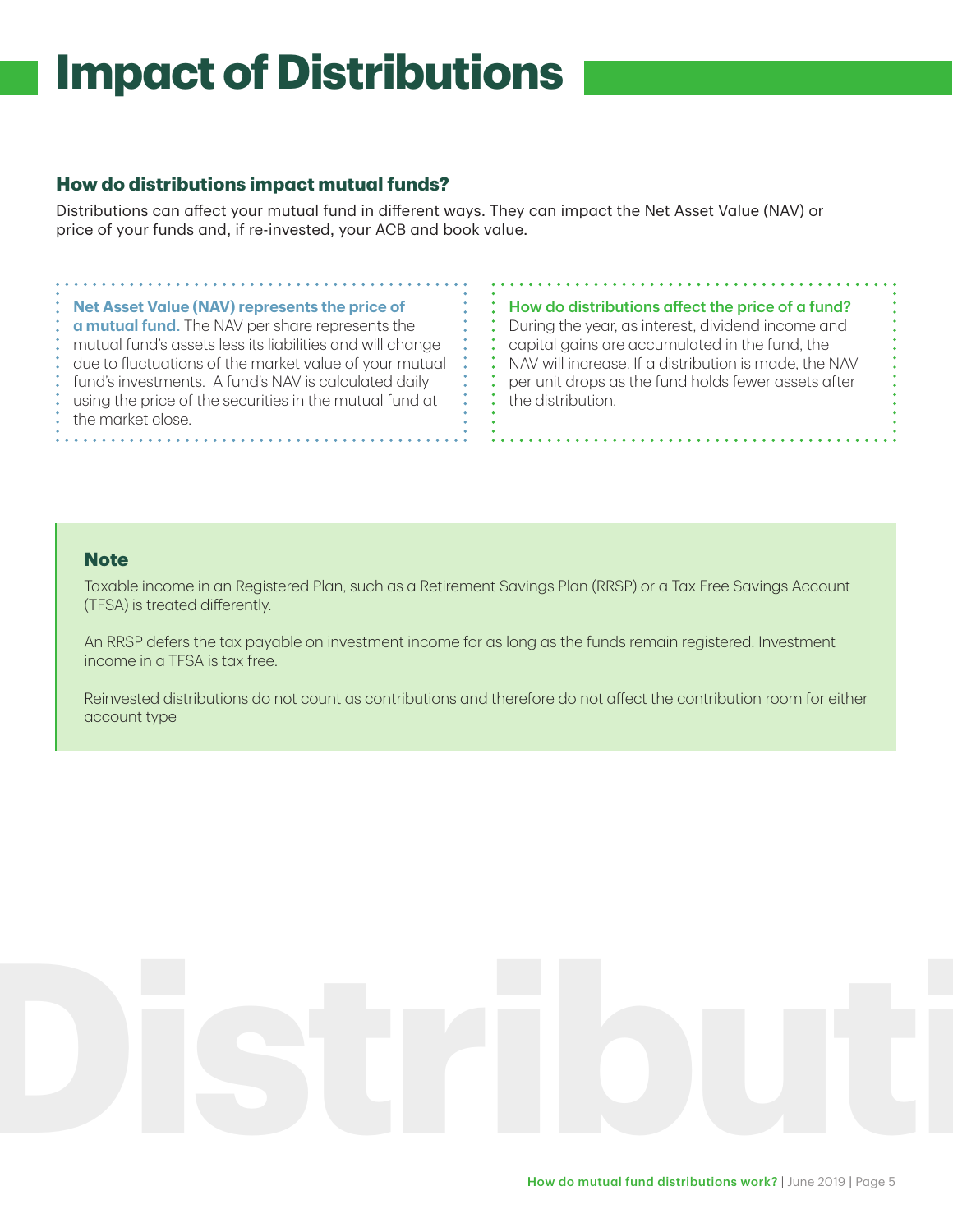#### **Impact of distributions: 2 ways to receive a distribution**



### Final Portfolio Value

### Option 1: Cash Qption 2: Re-invest

The \$50 distribution gets paid out in cash, the units you hold remain the same

The \$50 distribution gets reinvested to purchase additional units at the current NAV of \$10.50. This increases your holdings by 4.7619 units

#### \$50.00 / \$10.50= 4.7619 units

104.7619 Unit Holdings

\$50 Reinvested Distribution

\$1100 Total Value of Portfolio

100 Unit Holdings

\$50 Received in Cash

\$1050 Total Value of Portfolio

\$1100 (Cash + Portfolio Value)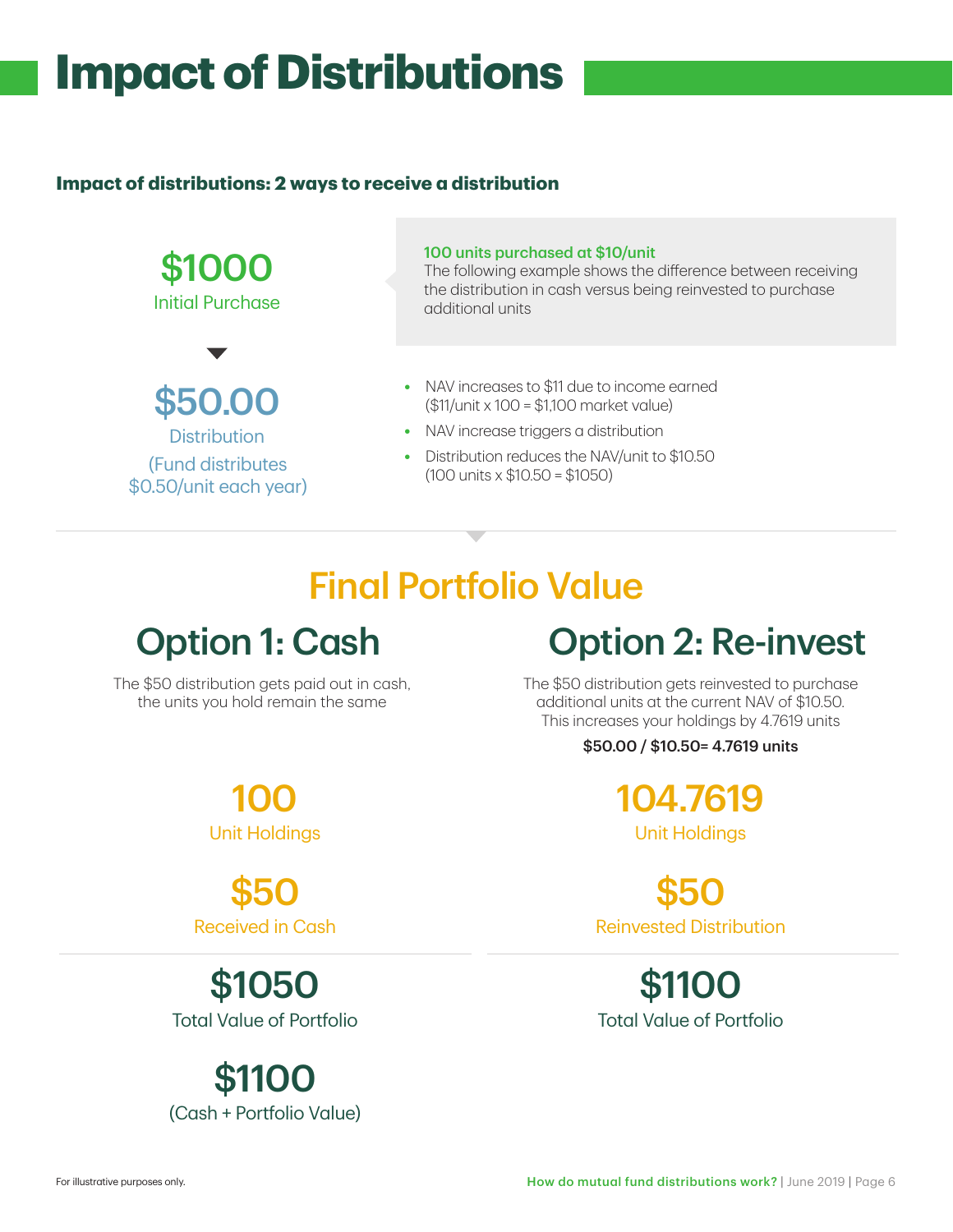#### **How distributions affect your book value**

- **•** Book value is the amount you paid for your investments, while market value is the amount your investments are worth on a given day
- **•** The market value of your portfolio fluctuates due to changes in the NAV of your mutual fund(s)
- **•** Reinvested distributions are treated as new purchases and therefore impact your book value
- **•** Cash distributions do not affect your book value.

| <b>Purchase</b>                               | $$10/$ unit x $100 = $1,000$                                           |
|-----------------------------------------------|------------------------------------------------------------------------|
| Distributions are set up to<br>be reinvested: | 100 units purchased at \$10/unit                                       |
| <b>Follow-up purchase:</b>                    | $$12$ /unit x $100 = $1,200$<br>100 units purchased at \$12/unit       |
| <b>Reinvested Distribution:</b>               | 100 units x $$0.50 = $50.00$<br>Fund distributes \$0.50/unit each year |
| <b>New Book Value:</b>                        | $$1,000 + $1,200 + $50 = $2,250$                                       |

#### **Note**

Book value and market value cannot be used to calculate performance. Instead, you need to compare the amount invested with the current market value. Here's how:

- **•** Market value of investment = \$1,100
- **•** Amount invested = \$1,000
- = [(Current market value Amount invested)/Amount Invested] x 100
- $=[($1,100 $1,000) / $1,000] \times 100$
- $=($100/ $1000) \times 100$
- $= 0.1 \times 100$
- **•** Fund Performance = 10.00%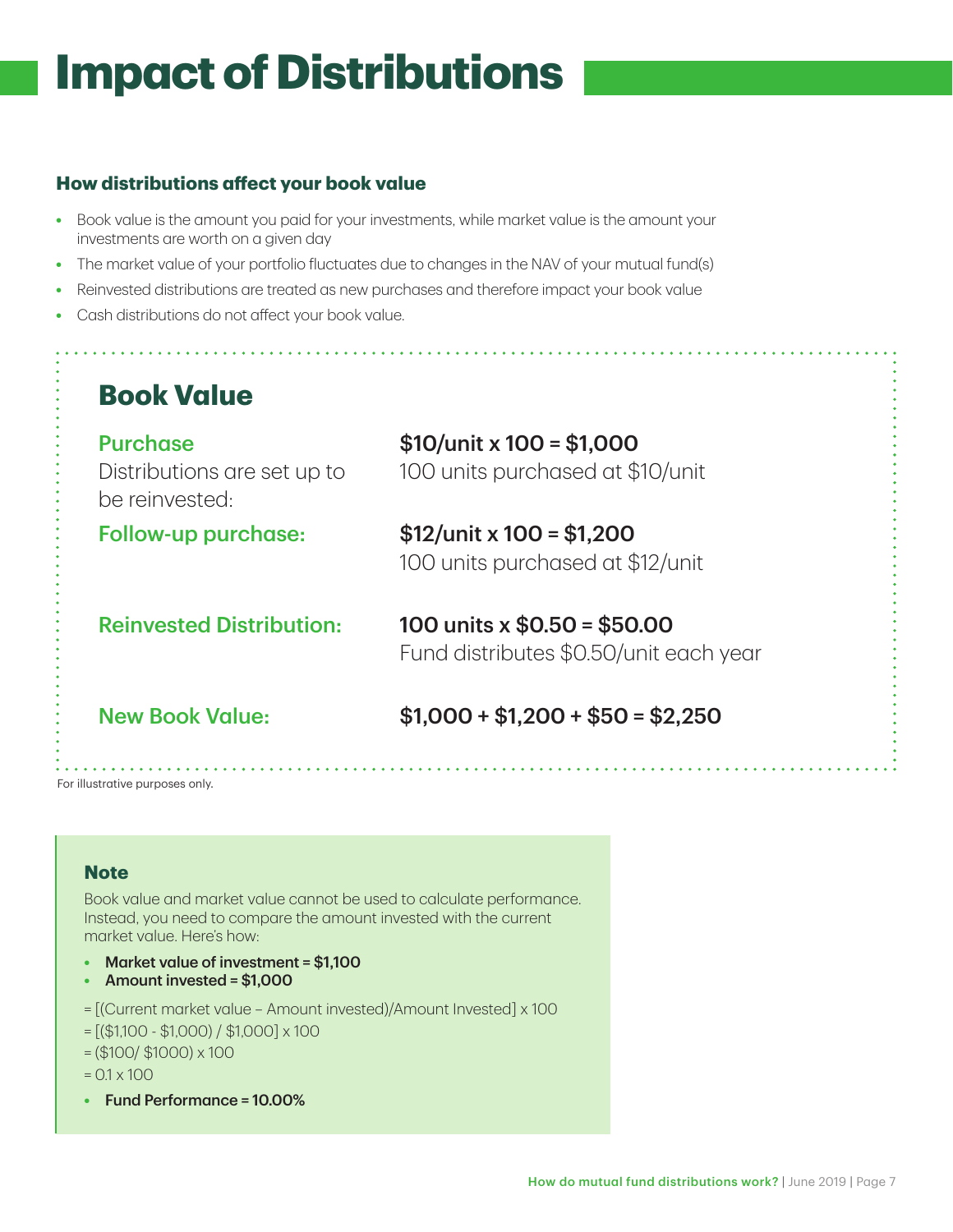#### **What happens when your book value is higher than your market value after a distribution?**

If there is market volatility close to the time a distribution is issued, it is possible that the market value of your investments may be lower than your book value, even after the distribution.

It's important to remember that, just like a capital gain, a capital loss is not realized until you redeem your units.

#### **ACB and Distributions**

#### What is Adjusted Cost Base (ACB)?

- **•** Average price paid for the units you own
- **•** Used to calculate whether you have a capital gain or loss when selling a mutual fund or loss when selling a mutual fund **Book Conservance 2.** Return of capital distribution.

#### Distributions the following two types of distributions can affect the ACB of your mutual fund investment:

- 1. Reinvested distributions.
- 

### **ACB Calculation**

Purchase Distributions are set up to be reinvested:

ABC: Total Investment  $\div$  Number units = ACB

#### Per unit capital gain from sale: \$15/unit - \$11/unit = \$4.00/unit

\$10/unit x 100 = \$1,000 100 units purchased at \$10/unit

Follow-up purchase: \$12/unit x 100 = \$1,200 100 units purchased at \$12/unit

> \$2200 200 units = \$11.00/Unit

200 units sold at \$15/unit

### Total capital gain from sale:  $$4/unit \times 200 \text{ units} = $800.00$

For illustrative purposes only.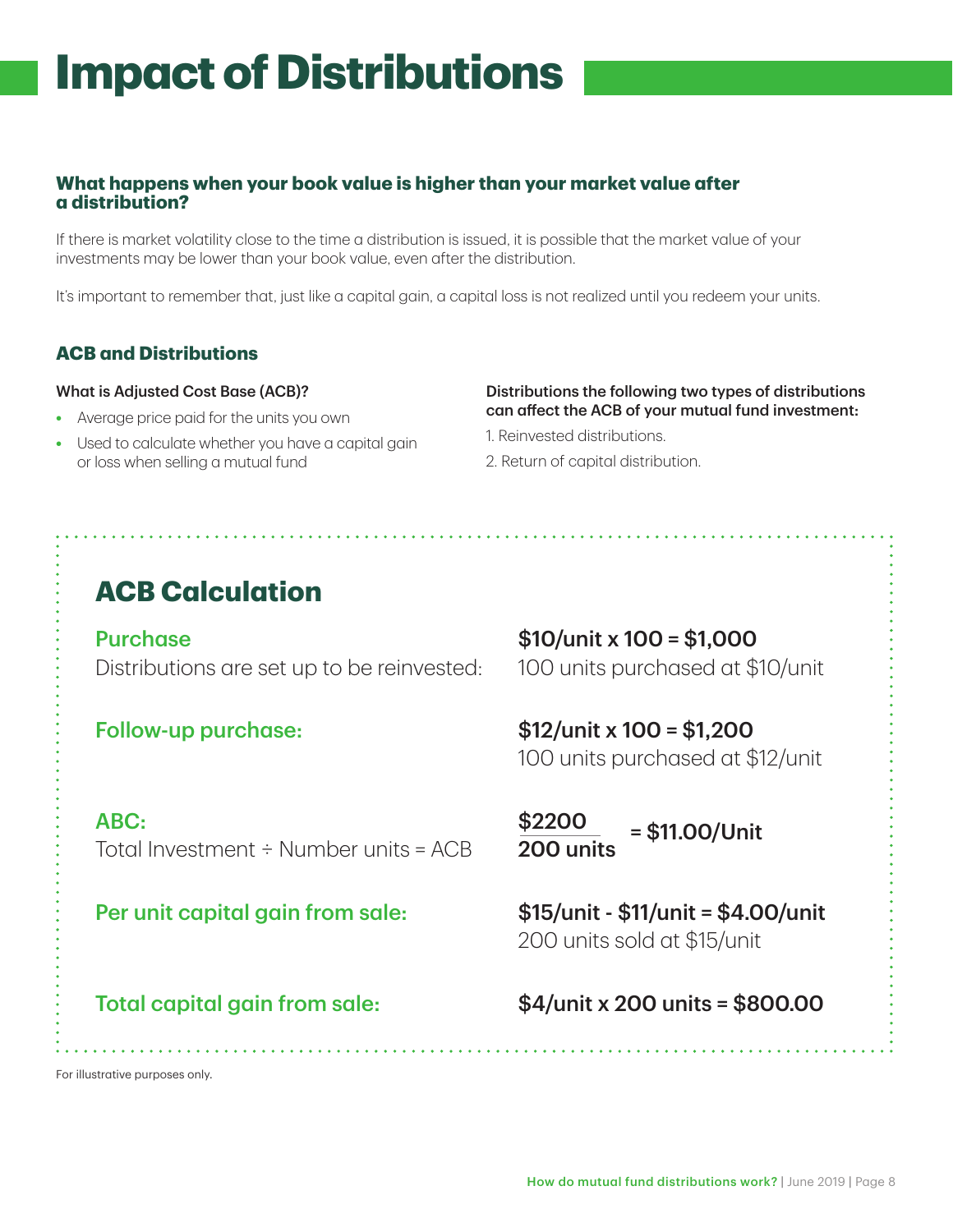**How does a reinvested distribution affect your ACB?**

### **ACB with reinvested distributions**

**Purchase** Distributions are set up to be reinvested: 100 units purchased at \$10/unit

\$10/unit x 100 = \$1,000

Follow-up purchase: \$12/unit x 100 = \$1,200 100 units purchased at \$12/unit

Re-invested distribution: \$50/\$10.50 = 4.7619

ACB: Total Investment  $\div$  Number units = ACB

Per unit capital gain from sale:

\$50 distribution at \$10.50/unit NAV added 4.7619 units.

 $$2200 + $50$ 204.7619 units = \$10.99/Unit

\$15/unit - \$10.99/unit = \$4.01/unit 204.7619 units sold at \$15/unit

Total capital gain from sale: \$4.01/unit x 204.7619 units = \$821.19

For illustrative purposes only.

How do mutual fund distributions work? | June 2019 | Page 9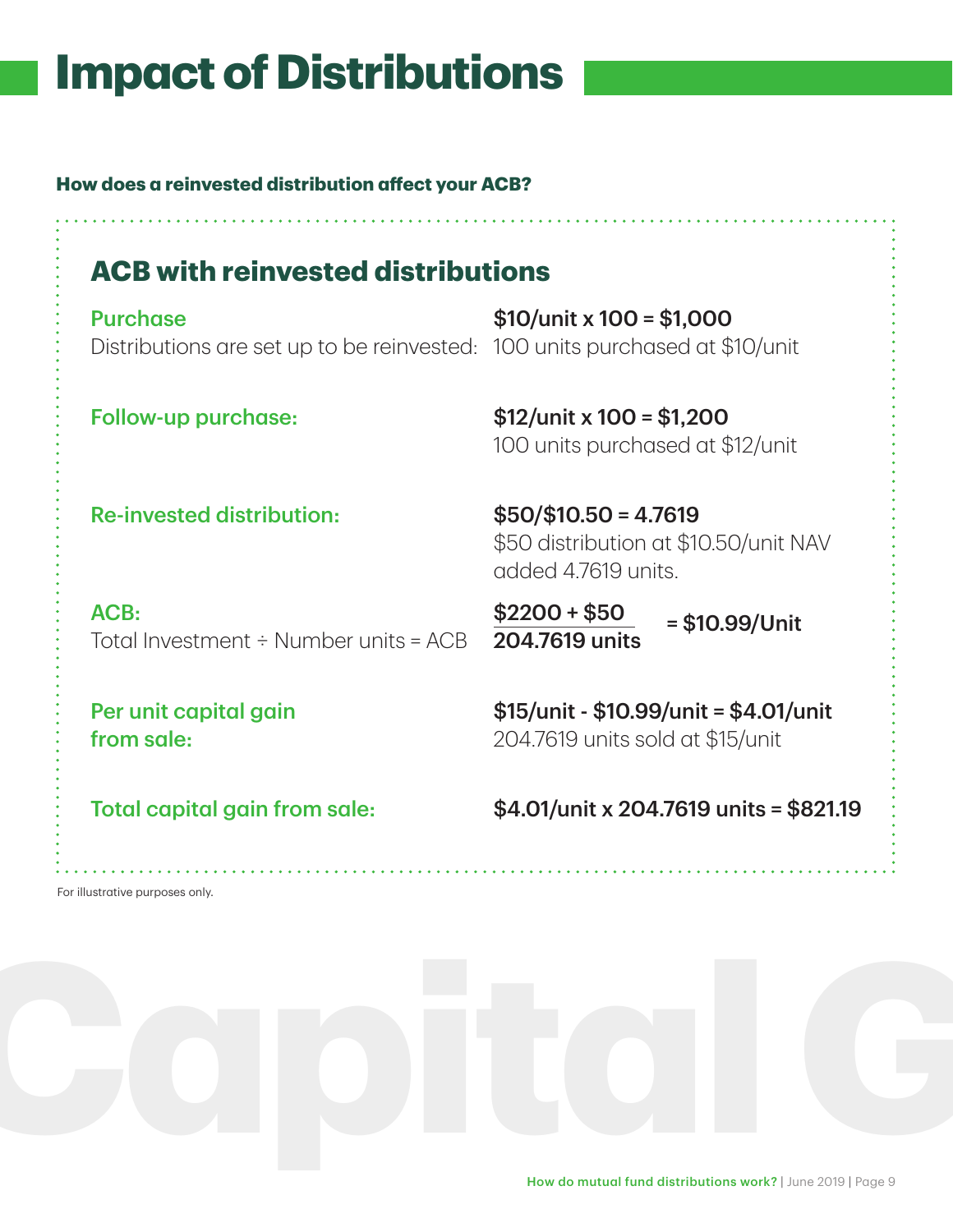#### **Purchasing a mutual fund close to year-end.**

The NAV of a mutual fund will increase as income and/or net realized capital gains are earned and accumulated in the fund but not yet distributed.

If you buy units of a mutual fund just before it makes a distribution, you will receive and be liable for tax on that distribution, even though the value of the distribution was reflected in the unit price you paid for the fund.

#### **Note**

It's best to speak to your investment professional if you plan on buying a mutual fund near year-end. It may be wise to wait until a distribution has been made before investing.

#### **Year-End Purchase: A TD Fund has an upcoming capital gain distribution of 5% on**  December 10<sup>th</sup>.

### Option 1: Pre-distribution

### \$1000

December 9th Purchase (100 units purchased at \$10/unit)

### \$50

December 10th Re-invested distribution NAV drops \$9.50 NAV (New units purchased = \$50/\$9.50 = 5.26)

### Option 2: Post-distribution

### \$1000

December 11th Purchase (105.26 units purchased at \$9.50/unit)

### Final Portfolio Value

### 105.26

Total Unit Holdings

\$1000 Total Value

\$50 Taxable Income

105.26 Total Unit Holdings

> \$1000 Total Value

\$0 Taxable Income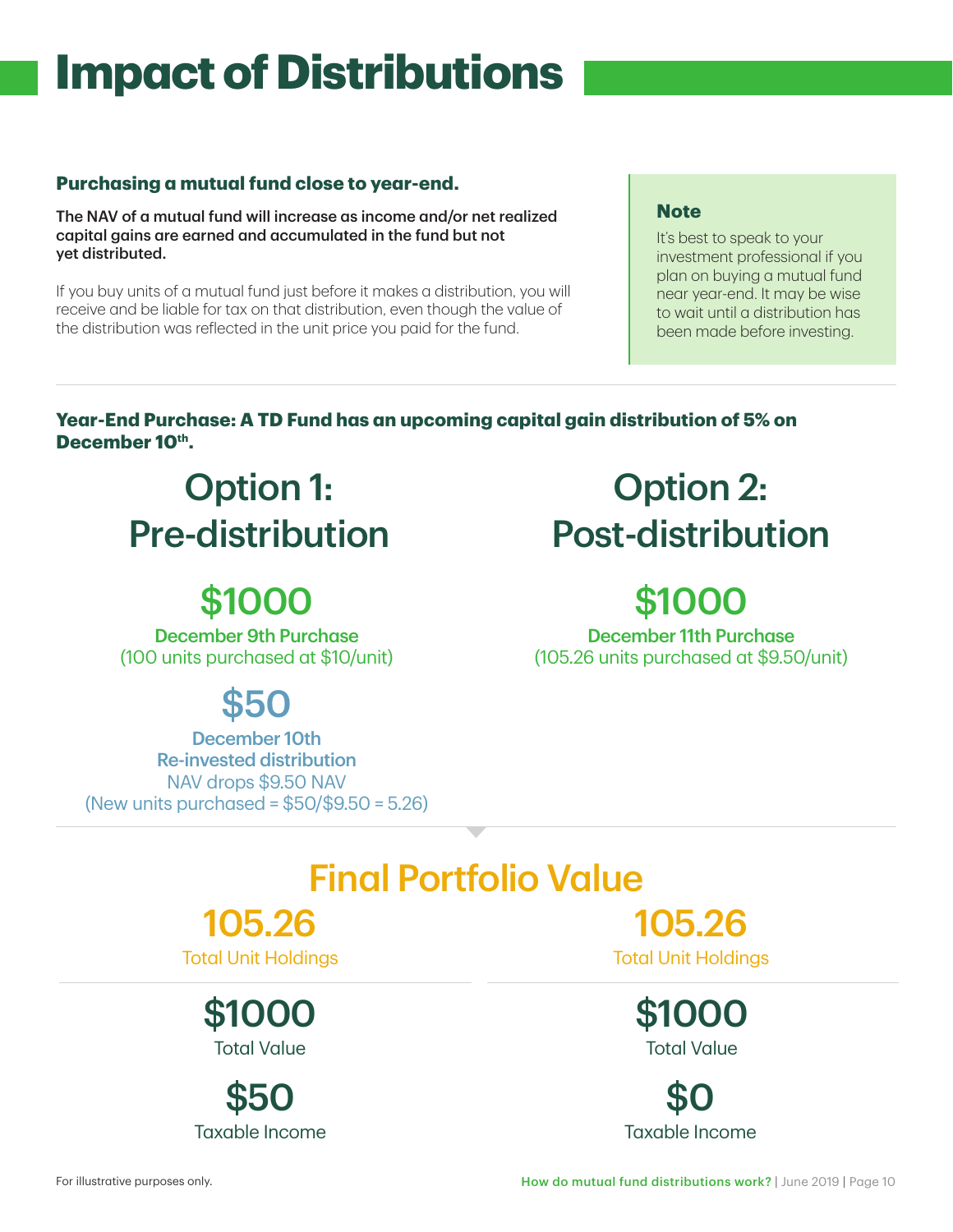## **Return of Capital Distributions**

#### **ROC distributions**

ROC distributions are slightly more complicated. This type of distribution typically occurs when the fund's objective is to generate regular distributions.

#### **Q: What is ROC?**

As we have discussed, ROC is a part of the original investment amount or capital being returned to you by a mutual fund

#### **Q: ROC and taxes?**

Unlike other types of distributions, such as interest income or dividends, ROC is not taxable when received because it's your own money coming back to you.

#### **Q: ROC and ACB?**

ROC distributions are not part of a fund's rate of return or yield, but instead reduce the ACB of your investments. This may impact the capital gains (or losses) realized when you eventually sell your investments.

#### **Note**

Your ACB can be reduced to zero, which occurs when you've been given back all the money invested in a fund through the ROC distributions received. If you continue to receive ROC distributions on the units you hold, these will be taxed as capital gains.

#### **Benefits of ROC distributions:**

#### **Monthly cash flow**

Since a fund that pays ROC aims to provide you with a regular cash flow, you'll know what income to expect which may allow you to plan ahead.

#### **Simplified tax reporting**

Details of all ROC distributions are conveniently provided on your year-end tax slip. This simplifies your tax reporting, unlike Systematic Withdrawal Plan transactions where you must calculate taxable capital gains or losses for each redemption.

#### **Tax efficiency**

Generally, ROC is not taxable in the year received (unless your ACB is reduced below zero). Unlike interest, dividends and capital gains, ROC allows you to defer capital gains tax until you sell your investment. This flexibility can help you determine the best time to sell your investment according to your personal situation. For example, being in a lower tax bracket when selling your units could impact the tax rate applicable on all income, including realized capital gains.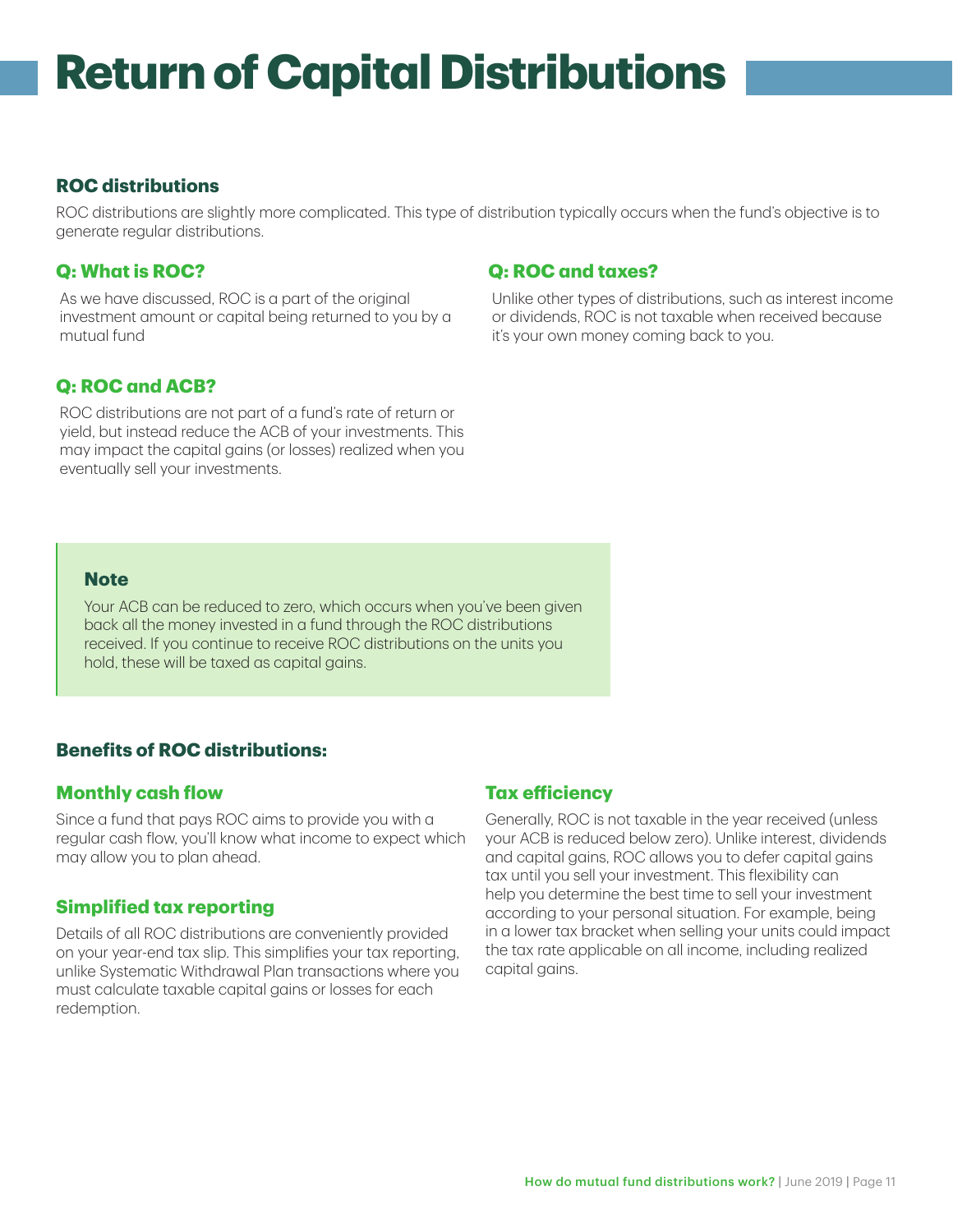## **Return of Capital Distributions**

#### **Benefits of ROC distributions:**

#### **Potential to minimize government clawbacks**

Generally, ROC distributions increase your monthly cash flow without increasing your taxable income. That means eligibility for government programs such as Old Age Security, the Guaranteed Income Supplement, spousal tax credits and medical expense credits is not affected.

#### **Growth potential**

Even though part of your original investment is being returned to you each month, your investment can grow, provided the return earned by the fund is higher than the amount distributed.

### **ACB and ROC**

Current ACB \$1000 / 100 units = \$10/ unit ACB \$1000 invested and 100 units are owned

Re-invested distribution:  $100$  units x  $$0.50 = $50.00$ \$0.50/unit yearly distribution

Re-invested distribution: \$50/\$10.50 = 4.7619

### \$50 distribution at \$10.50/unit NAV added 4.7619 units.

ACB after ROC Distribution: Original ACB must be reduced by the amount of ROC received

\$10.00 - \$0.10 = \$9.90/unit ACB \$0.40/unit is interest income \$0.10/unit is ROC

Per unit capital gain from sale:

\$15/unit - \$9.90/unit = \$5.10/unit

For illustrative purposes only.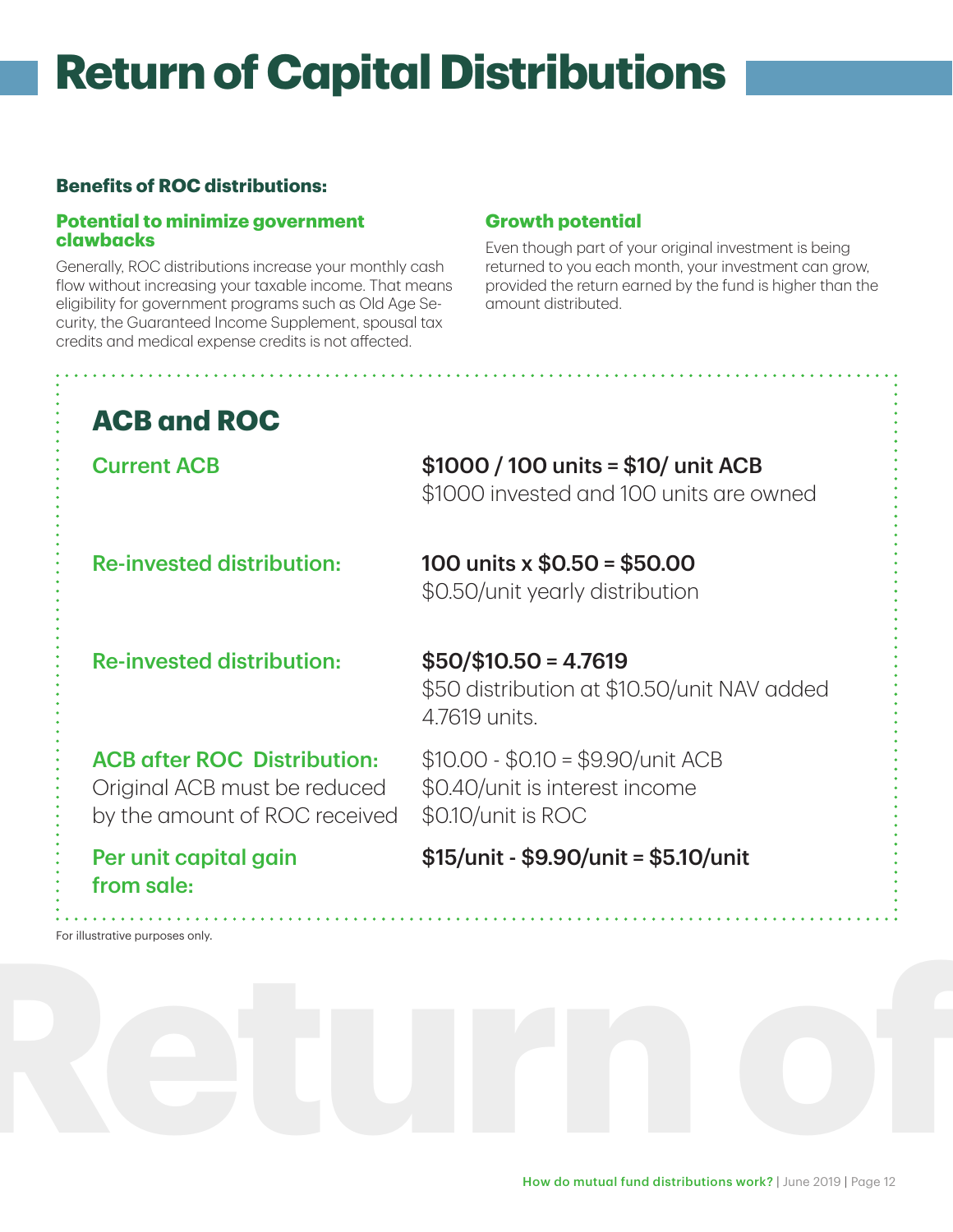## **Corporate Class Fund Distributions**

#### **Corporate Class Funds**

Corporate Class funds are structured differently than mutual funds. In this section we will explore the differences and how they can affect the distributions you receive.

#### **Q: What is the difference between a mutual fund trust and a corporate class fund?**

A mutual fund trust is a single legal entity where interest, dividends and capital gains earned in the fund are paid to you.

Corporate Class mutual funds are structured in the form of a mutual fund corporation. This corporation may consist of different mutual funds called 'classes' and often holds the same type of investments as mutual fund trusts. For example, Class A may be a Canadian fixed income fund; Class B, a U.S. balanced fund; Class C, an international equity fund.

These funds may offset income and expenses at the corporate level, which can potentially offset distributions of the mutual fund corporation.

#### **Q: How corporate class funds distribute to investors?**

Since interest and foreign income earned inside of a mutual fund corporation are taxable inside the corporate structure, these funds cannot distribute interest or other income to you. However, mutual fund corporations can distribute income as either capital gain dividends or eligible Canadian dividends. Distributions from corporate class funds are reported on a T5 tax slip or Relevé 3 in Quebec.

#### **Note**

As of January 2017, switching between classes within a mutual fund corporation is considered a taxable transaction.